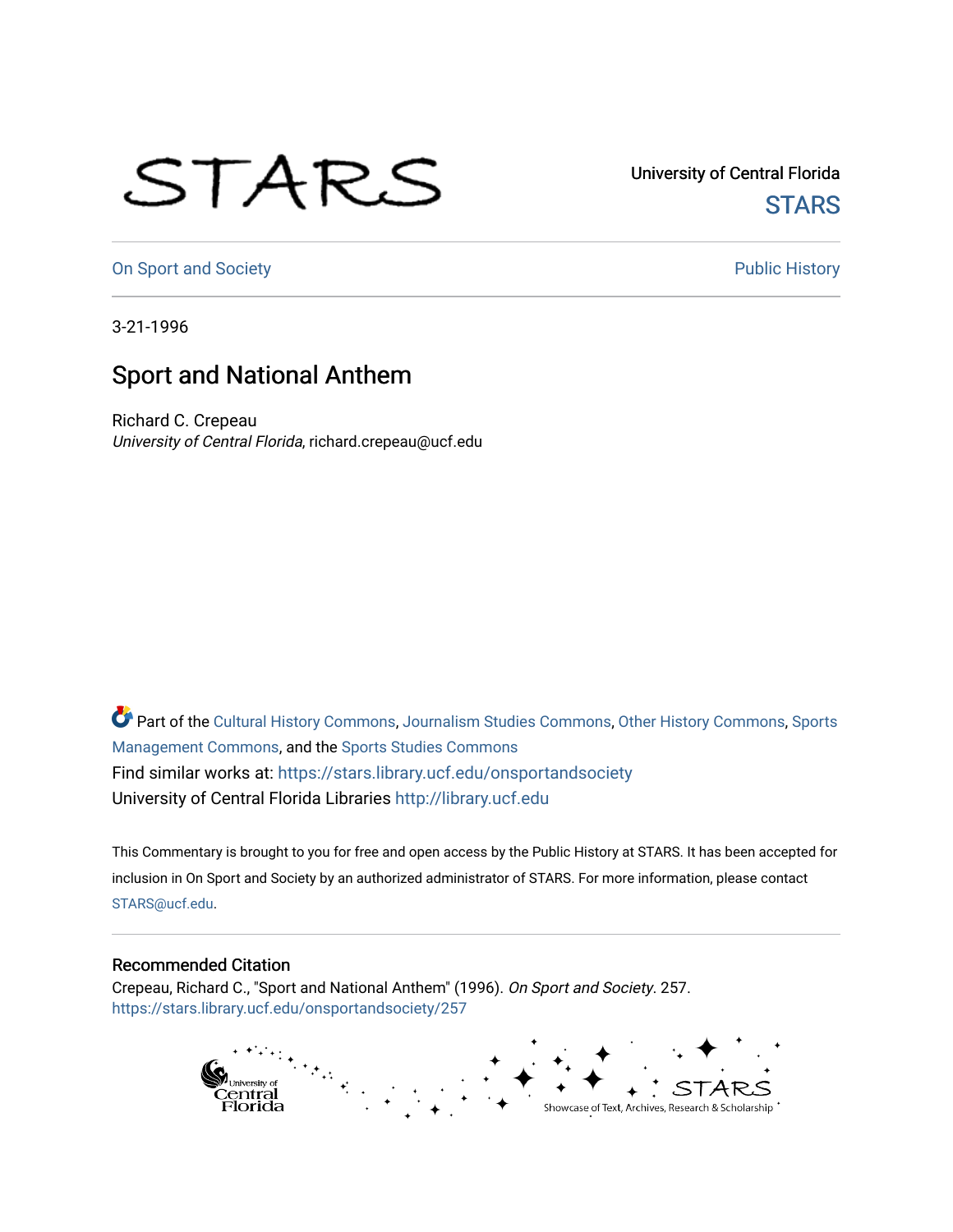## SPORT AND SOCIETY FOR ARETE March 21, 1996

The major flap over the suspension of Mahmoud Abdul-Rauf from the Denver Nuggets by the NBA for failure to stand at attention for the National Anthem has been settled. In the midst of the controversy there was considerable discussion, and a great deal of misinformation was tossed around about the history of this ritual.

First, it is important to note that there was no official National Anthem until 1931 when The Star Spangled Banner was declared so by an Act of Congress. However during World War I President Wilson had declared the S.S.B. the unofficial national anthem, and the intense display of public patriotism during World War I meant that the Star Spangled Banner was played on many public occasions to stir patriotic feelings.

It is generally accepted that the S.S.B. was first played at a baseball game during the first game of the 1918 World Series. It was played under the shadow of an atmosphere that saw considerable public discussion of the patriotism of baseball players who had failed to go off to Europe and Defeat the Dreaded Hun. The charge of "slacker" was heard across the land and the baseball establishment was most sensitive to this charge.

To demonstrate major league patriotism baseball teams had the players march in formation during pre-game military drills while carrying bats on their shoulders. During the seventh inning stretch of Game One of the 1918 World Series when the band spontaneously began to play the S.S.B., the Cubs and Red Sox players stood at attention facing the center field flag pole. The crowd sang along, even without Harry Cary, and when the singing ended there was applause. Given this reaction in Chicago the S.S.B. was played during the seventh-inning stretch for the next two games.

When the Series moved to Boston the great theatrical Red Sox owner Harry Frazee pumped up the show biz, brought in a band, and the S.S.B. was played before the start of each game.

When the war ended the practice did not, and on those occasions when a band was present such as opening day, special holidays, or the World Series, the playing of the S.S.B. became common practice. Opening day in Washington saw it played in the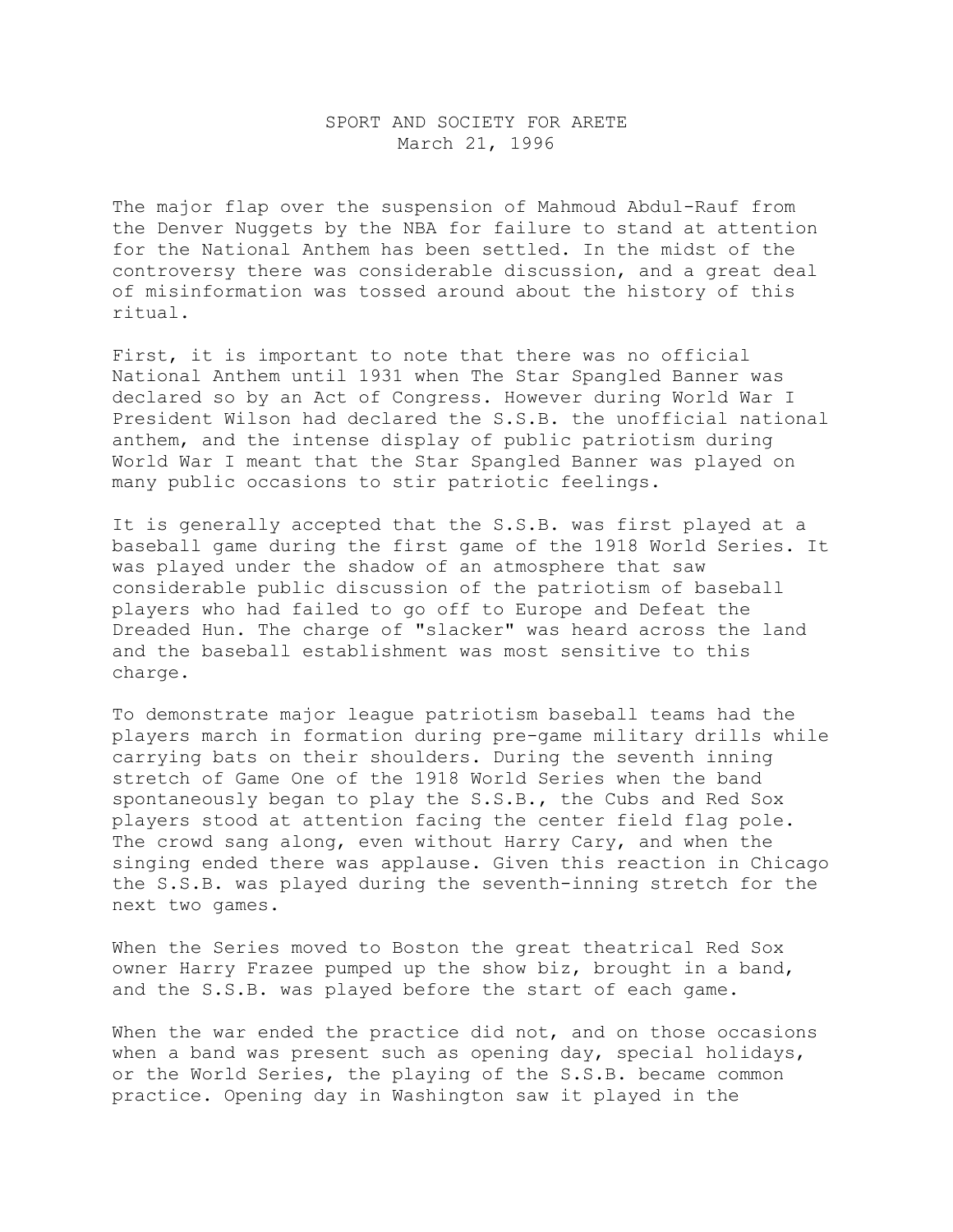presence of the President of the United States, and in other cities local politicians participated in the events. The Seventh Regiment Band under the direction of John Philip Sousa played the Star-Spangled Banner as part of the pregame festivities at the opening of Yankee Stadium in 1923 before the largest crowd to ever see a baseball game. But it was not done everyday because the lack of sound systems and the expense of having a band present on a daily basis made it impossible.

Although the Star-Spangled Banner was played on these special days, it did not become a daily practice, even after the song was declared the official National Anthem in 1931, and even though by 1934 some ballparks had public address systems.

The coming of war in the late thirties changed all of that.

During the 1939-40 National Hockey League season the Canadian Anthem was played at games in Canadian cities as Canada was already at war. Then the practice spread to Madison Square Garden and from there it was transferred from hockey to baseball.

In 1940 with the fighting underway in earnest and America becoming more conscious of the possibility of war there was increased talk of a need for the national anthem before baseball games. This was suggested by The Sporting News in June, while at the same time the President of the International League called for the anthem in league cities in the U.S., as was already being done in Canadian cities. By 1941 the practice of playing the anthem before sporting events had achieved nearly universal status. At some games the pledge of allegiance was added on, and by 1941 "I Am an American Day" became a feature at major league parks.

It would be nice to say that all of this was pure patriotic expression, but of course much of it was PR conscious owners making sure that in World War II there would be no questioning of the patriotism of athletes who played games while others went off to serve their country. Four years of war, followed by the Cold War and the emergence of the American Empire solidified the practice and made it into a national ritual.

In recent years the National Anthem has lost its patriotic air in most sports venues. It has become an occasion for entertainers to display their talents or lack thereof, fans to create new cheers, and the networks to run commercials. Its